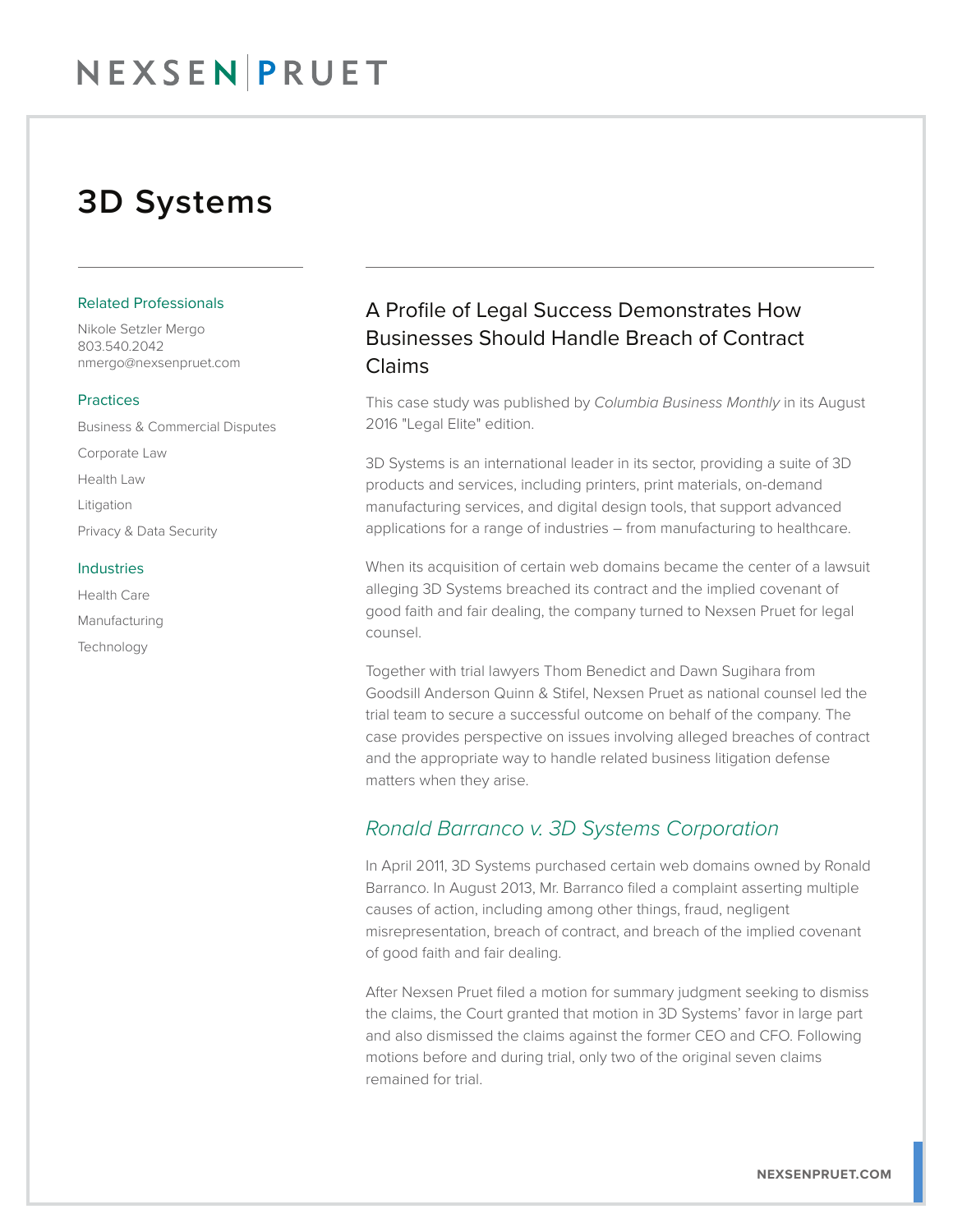# NEXSENPRUET

In 2016, Nexsen Pruet and the attorneys from Goodsill Anderson Quinn & Stifel, as well as co-counsel from the Bradley Firm, went to trial on behalf of 3D Systems on the two remaining claims for breach of contract and breach of the implied covenant of good faith and fair dealing. 3D Systems also filed a counterclaim, asserting that Mr. Barranco had violated his non-competition covenant with 3D Systems. The counterclaim, likewise, went to trial against Mr. Barranco.

On May 27, 2016, a jury found that 3D Systems was not liable for either breach of contract or breach of the covenant of good faith and fair dealing. It also found in favor of 3D Systems on its counterclaim, determining that Mr. Barranco did, in fact, violate his non-competition covenant with the company.

### What Businesses Can Learn from This Case

First and foremost, any business confronting a breach of contract complaint should seek legal counsel. That counsel not only should be well versed in the legal issue(s) at hand, but also should have a deep understanding of their client's business and how it operates. They should have a thorough understanding of the jurisdiction in which the matter will be heard.

While the attorneys of Nexsen Pruet have a deep understanding of contractual concerns in today's business operating environment as well as a broad-based knowledge of 3D Systems' business, they saw the wisdom of working closely with the lawyers of the Hawaiian-based firm of Goodsill Anderson Quinn & Stifel. The skilled trial attorneys know the region in which the case was being tried, inside and out, and they played a critical role in the success of the case, helping 3D Systems navigate the specific jurisdictional legal requirements.

With the support of appropriate legal counsel, businesses should then assess the facts by asking themselves pointed questions, including whether there is any validity to an alleged breach of contract claim or any other related claims.

As in the case of 3D Systems, the answer to these questions was a categorical "no." That is why Nexsen Pruet filed a motion for summary judgment to dismiss the seven claims asserted in the original complaint. While the case went to trial on two of the remaining claims, five were thrown out before or during the trial – a victory in itself for 3D Systems.

Once the facts have been determined, businesses – together with their legal counsel – should identify the most suitable defense and determine whether the plaintiff violated his or her own contractual obligations to the business. This, of course, depends on the events that occurred leading up to the dispute and the nature of the disagreement.

In their defense of 3D Systems, Nexsen Pruet argued that Mr. Barranco simply had no grounds to substantiate any breach of contract claims and that the only party who violated any sort of contractual obligation was Mr. Barranco himself. The jury found in favor of 3D Systems on its counterclaim and determined that Mr. Barranco violated his noncompetition covenant with the company.

*"From the beginning of the engagement through the jury verdict and post-trial matters, the lawyers at Nexsen Pruet were true partners with 3D Systems. They took the time to fully understand our business, the facts and our legal objectives surrounding this case. They were consummate professionals throughout and their dedication, exemplary legal skills and practical counsel created an effective and efficient working relationship that ultimately led to a complete victory for our company."*